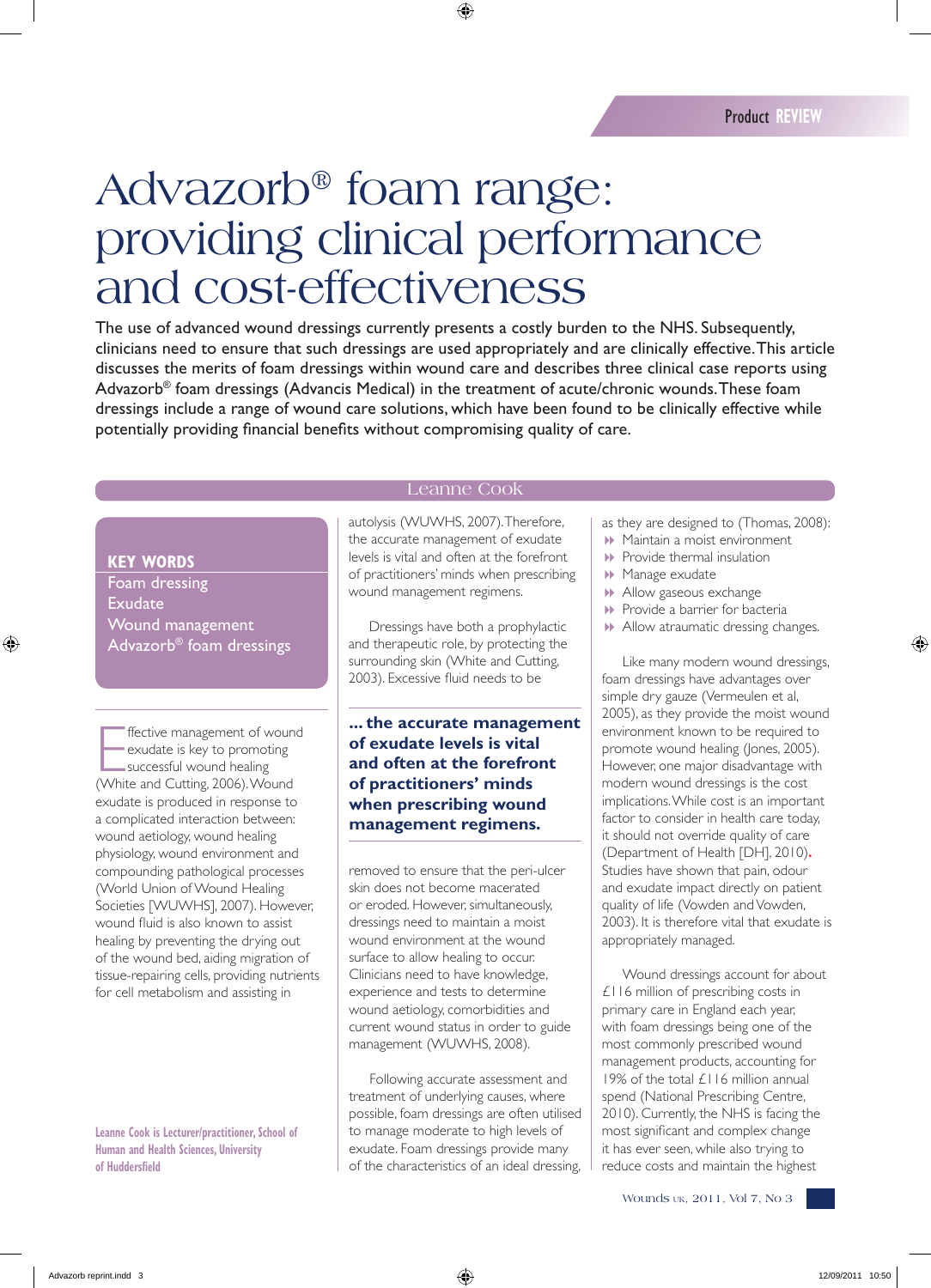# Product **REVIEW**

standards of care. The NHS White Paper *Equality and Excellence: liberating the NHS* (Department of Health (DH), 2010) and the accompanying paper, *From Good to the Great* (DH, 2009), both set clear objectives in terms of quality, costeffectiveness and improvement in health care and health outcomes.

Advazorb® (Advancis Medical) is a comprehensive range of patient-friendly, absorbent foam dressings presented in non-adhesive and atraumatic silicone adhesives. In the author's opinion, this hydrophilic foam dressing range provides an opportunity to reduce cost without compromising clinical/quality outcomes, and has been specifically designed to overcome the complex challenges of managing exudate while protecting 'at risk' fragile skin. Advazorb Silfix® and Advazorb Silflo® have a soft silicone contact layer, which has been proven to protect the surrounding skin, provide atraumatic dressing changes and comfort during dressing wear (Barrett, 2009; Hampton, 2010).

### **New Advazorb® range**

- Advazorb non-adhesive foam dressings
- **8 Advazorb Silfix, soft silicone faced** adhesive foam dressing
- $\blacktriangleright$  Advazorb Silflo, bordered foam dressing with soft silicone wound contact layer.

The Advazorb range is available in both regular thickness for moderate to high exudate, and 'Lite' versions for light to moderately exuding wounds.

There are many foam dressings on the market, all of which absorb fluid in a variety of ways according to the brand. Many have hydropolyers with the foam which absorb the fluid into the structure of the foam. Additionally, some have the capacity to wick horizontally, potentially increasing absorbency as the fluid is spread through the whole of the dressing. Furthermore, some foam dressings are able to 'breathe off' the moisture that they absorb through a permeable backing. This, again has the capacity to increase the absorbency of the dressing, referred to as the moisture vapour transfer rate (MVTR). Some

foam products have adhesive boarders or silicone-lined wound contact layers.

Thomas (2010) independently evaluated the absorbency of market leading foams and found that most of the foam products examined (Allevyn® [Smith and Nephew], Biatain® [Coloplast], Mepilex [Mölnlycke Health Care], Tielle® [Systagenix], Cutimed® Siltec [BSN medical], Medifoam [Biopol] and Versiva® [ConvaTec]) were similar in terms of absorbency, but had marked differences in terms of MVTR and retention. He concluded that although absorbency is important in foam dressing performance, the moisture vapour permeability of a dressing plays a key role in determining its total fluidhandling capacity. Advazorb dressings has a MVTR rate of 2600–2700g/ m<sup>2</sup>/24 hours and has been proven in independent testing to have absorbency and fluid retention rates comparable to market leading foams (*Figure 1*).

The absorbency capacity of foam dressings directly relates to wear time, as once exceeded, the dressing becomes saturated and ineffective. There has recently been an emergence of superabsorbent dressings, designed to control large volumes of exudate. These new dressings have a different action to traditional foams, as they are designed to swell in size as the dressing absorbs exudate. Their fluid-handling capability is impressive, providing the practitioner with much needed solutions to managing wounds with high levels of exudate. However, the disadvantages of these dressings are that they absorb large quantities of fluid which will increase weight and bulk as they absorb, this can make them uncomfortable to wear. The author believes that there is a potential that if exudate levels reduce, the super absorbent dressings could cause the wound bed too become too dry resulting in delayed wound healing. Thus, for moderate to highly exuding wounds,



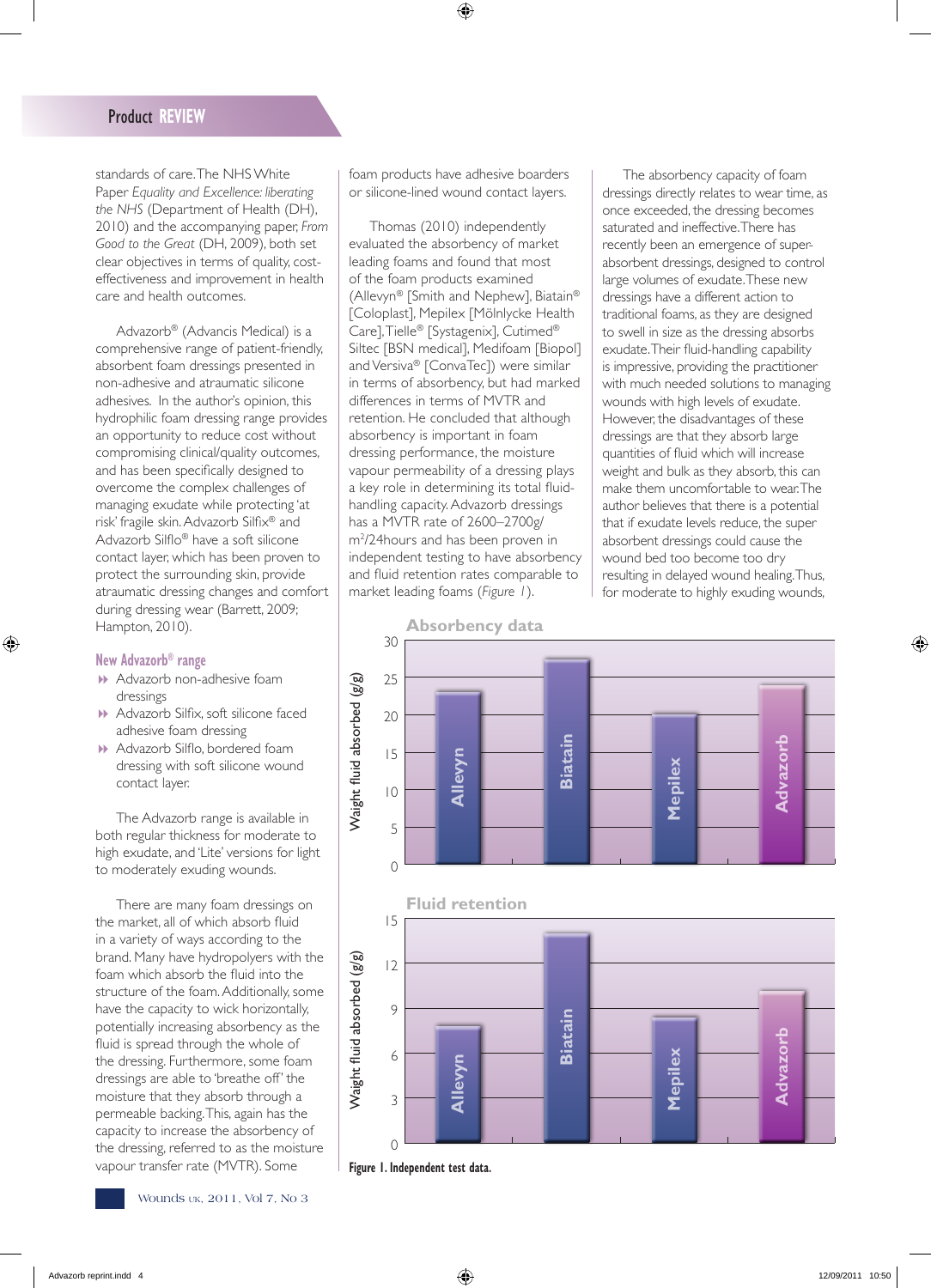# Product **REVIEW**



**Figure 2. Ulcer at presentation.**



**Figure 3. Mr W's ulcer at four weeks since referral.**



**Figure 4. Fully healed after eight weeks of treatment.**

in the author's clinical experience, foam dressings provide the perfect balance between fluid-handling capabilities and maintaining moist wound healing.

 In this clinical evaluation, the Advazorb range has been shown to control exudate effectively while maintaining a moist wound environment, while also being comfortable making dressings of difficult areas like the malleolus or digits possible. Advazorb Silfix promotes wound management by providing ideal protection of fragile tissue under compression therapy, while ensuring that moisture levels are maintained at an ideal optimum to promote wound healing and painfree removal at dressing changes. The following cases reports demonstrate the use of the dressings in clinical practice.

#### **Case reports Case one**

Mr W presented with a painful leg ulcer, which had been present for three months. The ulcer appeared to be superficial in depth, but the wound bed had approximately 90% dehydrated slough visible, which was turning into eschar (*Figure 2*). The surrounding skin appeared discoloured and fragile. On assessment, Mr W had a full complement of pulses with an ankle brachial pressure index (ABPI) of 0.95 and a normal triphasic Doppler tone, indicating no problems with peripheral arterial disease. However, there were signs of venous insufficiency with mild oedema and visible varicosities.

Mr W sometimes complained of pain, especially at dressing change. The ulcer was diagnosed as being venous in origin and he was started on 4-layer compression bandaging to reduce the venous insufficiency and promote healing. Activon™ tulle dressings (Advancis Medical) were used to rehydrate the slough and eschar. These were topped with Advazorb Silfix soft silicone faced adhesive foam dressings, to ensure that the wound bed was kept moist while simultaneously coping with any increase in exudate caused by the honey rehydrating the wound bed. Advazorb Silfix soft silicone is also designed to minimise pain and trauma



**Figure 5. Infected toe in newly-diagnosed patient with diabetes.**



**Figure 6. 48 hours after treatment with Advazorb.**



**Figure 7. Complete healing after three weeks of treatment.**

at dressing change, thereby ensuring that the surrounding fragile skin and newlyformed granulation tissue is protected.

Four weeks later the ulcer had reduced in size (*Figure 3*), the wound bed showed 100% granulation tissue and the surrounding skin appeared healthy.